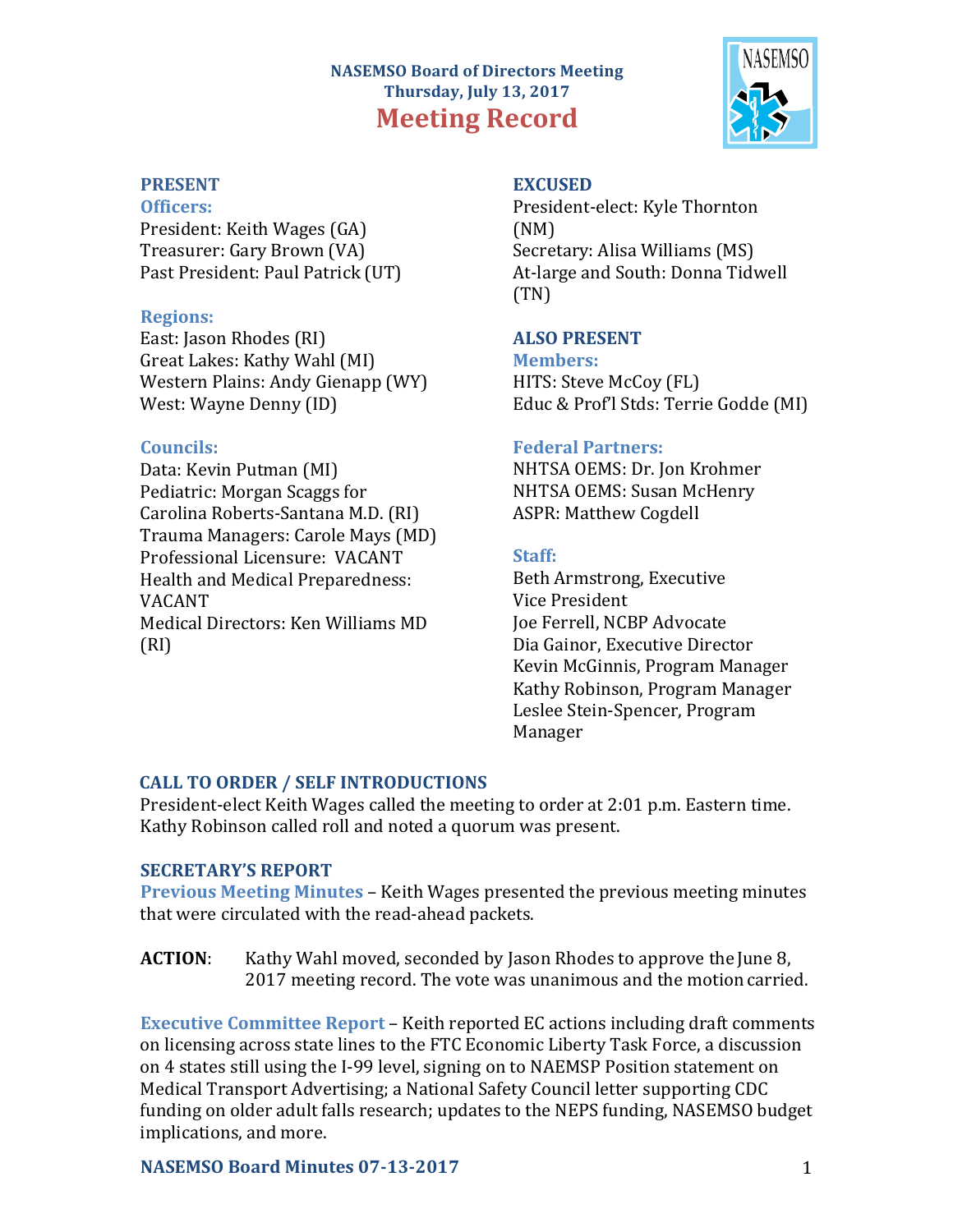### **TREASURER'S REPORT**

**Financial Status** –Treasurer Gary Brown reported that as of June 30, 2017 NASEMSO had current total operational income of \$2,298,157; other income of \$84,551 including \$59,787 in unrealized gain and  $$24,897$  in interest/dividends from investments; and expenses of \$1,719,706 yielding \$101,305 net income and a current fund balance of \$1,220,439. Mr. Brown noted that although the Board approved a deficit budget last year, through careful budget oversight and maintenance of expenses, the organization has exceeded predicted performance. A 2018 budget proposal will be presented for review in Oklahoma City.

**Program Committee – Gary Brown reported that the Program Committee met** earlier this week. The preliminary program schedule for OKC is posted and work is already underway for the 2018 Spring Meeting in Providence, RI. The Program Committee discussed the results of meeting evaluations from the Spring Meeting and found that the council, committee, and regional meetings are most popular. The group is working to reformat the program schedule to enable better participation in overlapping schedules. The committee also discussed hot topics and educational needs. 

Keith reported on a recent site visit in Reno, NV. Keith Wages, Kyle Thornton, Beth Armstrong, Dia Gainor, Michelle Savoie, and Rachael Alter researched meeting locations while conducting financial business for the association. The location would greatly reduce member costs and provide reasonable rooming options. Beth discussed the possibility of Reno as a 2019 meeting option. More details will be provided in OKC. Comments were invited from all participants.

## **EXECUTIVE DIRECTOR'S REPORT**

**NEPS** – Dia reported the current contract is winding down and is in its final quarter. We're currently looking at LMS options, especially in regards to inspections and investigations. Contract paperwork is being finalized. She thanked Susan McHenry for her tremendous leadership and announced a transition for the NEPS contract to Gam Wijetunge.

**Fatigue in EMS** – Kathy Robinson reported that the PI is finalizing documents related to performance measures with several manuscripts  $(\sim 460 \text{ pages})$  in process. Tomorrow is the manuscript submission deadline. The team is hoping Prehospital Emergency Care will produce a special supplement for release in the Fall.

**SOP Model Revision** – Kathy Robinson indicated that the first in face meeting was held June 1-2 in Washington, DC. A first draft of the narrative material is underway and public engagement session will occur this summer.

**EMS Compass** – Dia provided a brief update. AAA is now leading the effort. Eligibility criteria is pending and could exclude NASEMSO depending on how they are written.

**NASEMSO Board Minutes 07-13-2017** 2 **ASPR Transport of Highly Infectious Patients - Leslee Stein-Spencer noted that** the Transport Template Plan and Capability Assessment is completed and under